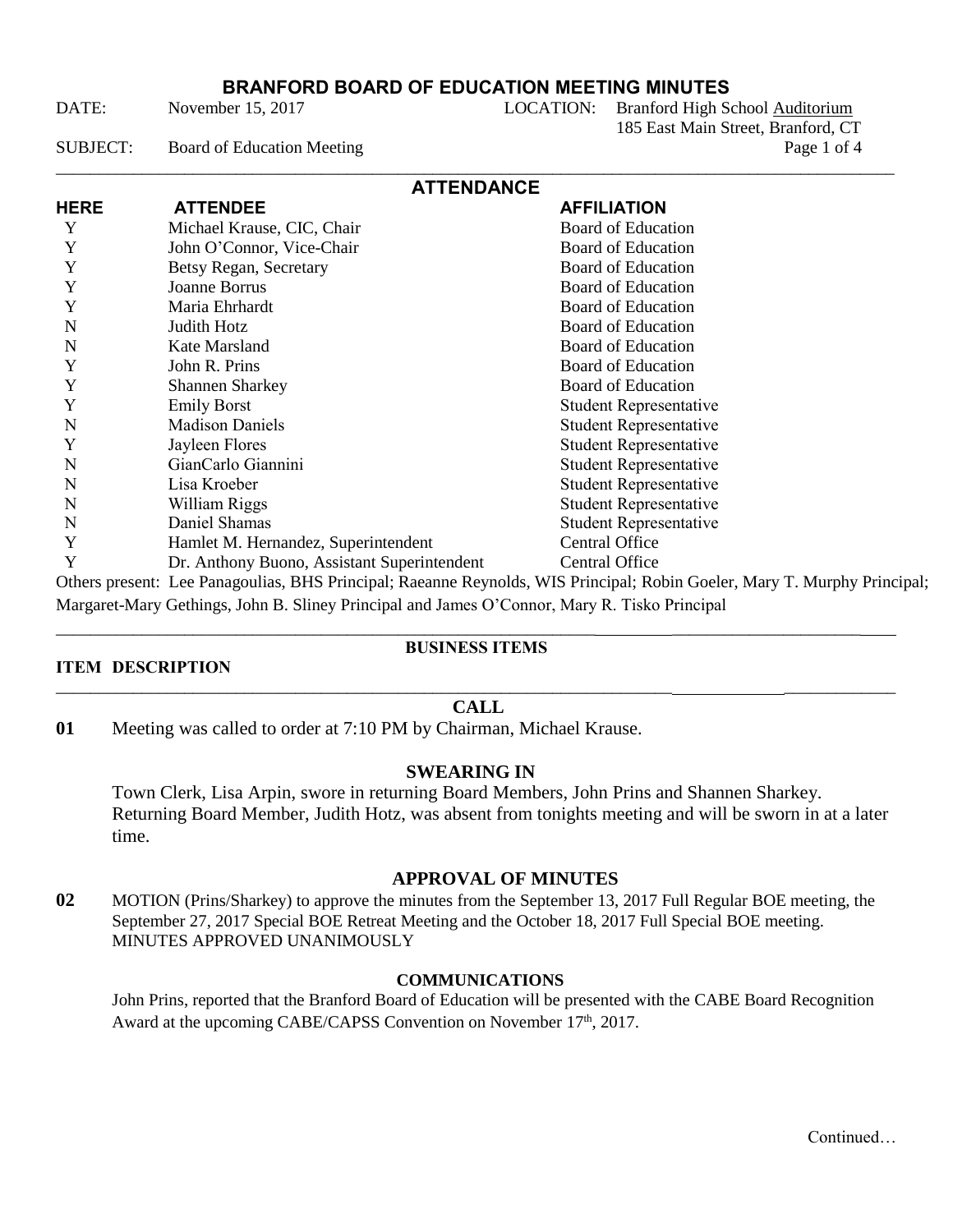DATE: November 15, 2017 LOCATION: Branford High School Auditorium 185 East Main Street, Branford, CT SUBJECT: Board of Education Meeting Page 2 of 4

#### \_\_\_\_\_\_\_\_\_\_\_\_\_\_\_\_\_\_\_\_\_\_\_\_\_\_\_\_\_\_\_\_\_\_\_\_\_\_\_\_\_\_\_\_\_\_\_\_\_\_\_\_\_\_\_\_\_\_\_\_\_\_\_\_\_\_\_\_\_\_\_\_\_\_\_\_\_\_\_\_\_\_\_\_\_\_\_\_\_\_\_\_\_\_\_\_\_\_ **PRESENTATIONS**

### **A. Branford Girl Scout Troup 60200 – Don't Text & Drive Initiative**

Ms. Olga Zweeres, Girl Scout Troup Leader and the Girls from Troop 60200 revealed and discussed their Bronze Award Project "Don't Text and Drive". Ms. Zweeres and the girls of Troop 60200 reported that the sign reminding people not to text and drive was donated by East Coast Signs of Danbury, CT and with the permission of Superintendent Hernandez and First Selectman Cosgrove will be hung by the Public Works Department at Branford High School.

#### **B, BHS Auditorium Dedication**

Retired BHS Music Teacher and Choral Director, Cathyann Roding, was presented with the sign renaming the Branford High School Auditorium to the Cathyann Roding Auditorium.

#### **C. Building Goals (Administrative Team)**

District Administrators gave a presentation on their Building Goals. Superintendent Hernandez started the presentation by stating that the District leadership works hard to set the conditions. He also stated that the more we are able to support and lead our students the better the outcomes for our children will be. The District Administrators presided to give a presentation on the Building Goals. Among the items discussed were District Wide Collaboration, Goals Across the Levels; Elementary, Intermediate and High School. The admin group shared examples of work including weekly grade level meetings at the elementary school level, creating a system for ongoing professional development at Walsh and embedded professional development at BHS. They also shared a newsletter that was distributed by Yale New Haven Hospital regarding an initiative that a BHS student started for children with cancer

#### **STUDENT REPRESENTATIVE REPORTS**

BOE Student Representatives, Emily Borst and Jayleen Flores, presented their monthly report. They reported that Homecoming is this coming Friday and the theme is Hornet Pride. Homecoming week events include Pajama Day, America Day and Spirit Wear Day. They also discussed the upcoming girls flag football and the football teams Thanksgiving Day game. The fall play this year is The Nigh Thoreau Spent in Jail.

#### **SUPERINTENDENTS REPORT/WIS NEXT GENERATION UPDATE**

Superintendent Hamlet Hernandez stated that today Channel 8 News was at BHS doing a feature on BHS Model Congress in collaboration with CAS. This feature can be viewed this weekend. Channel 8 News might also be coming back to Branford in the future to do a feature on the ELL program.

Superintendent Hernandez discussed the District's Annual Report that he recently completed and set to Lisa Arpin, Town Clerk.

Superintendent Hernandez also reported that the Budget Development Process has commenced and a calendar for important budget related dates has been given to administrators. Superintendent Hernandez has also sent a budget guidance letter to administrators.

Continued…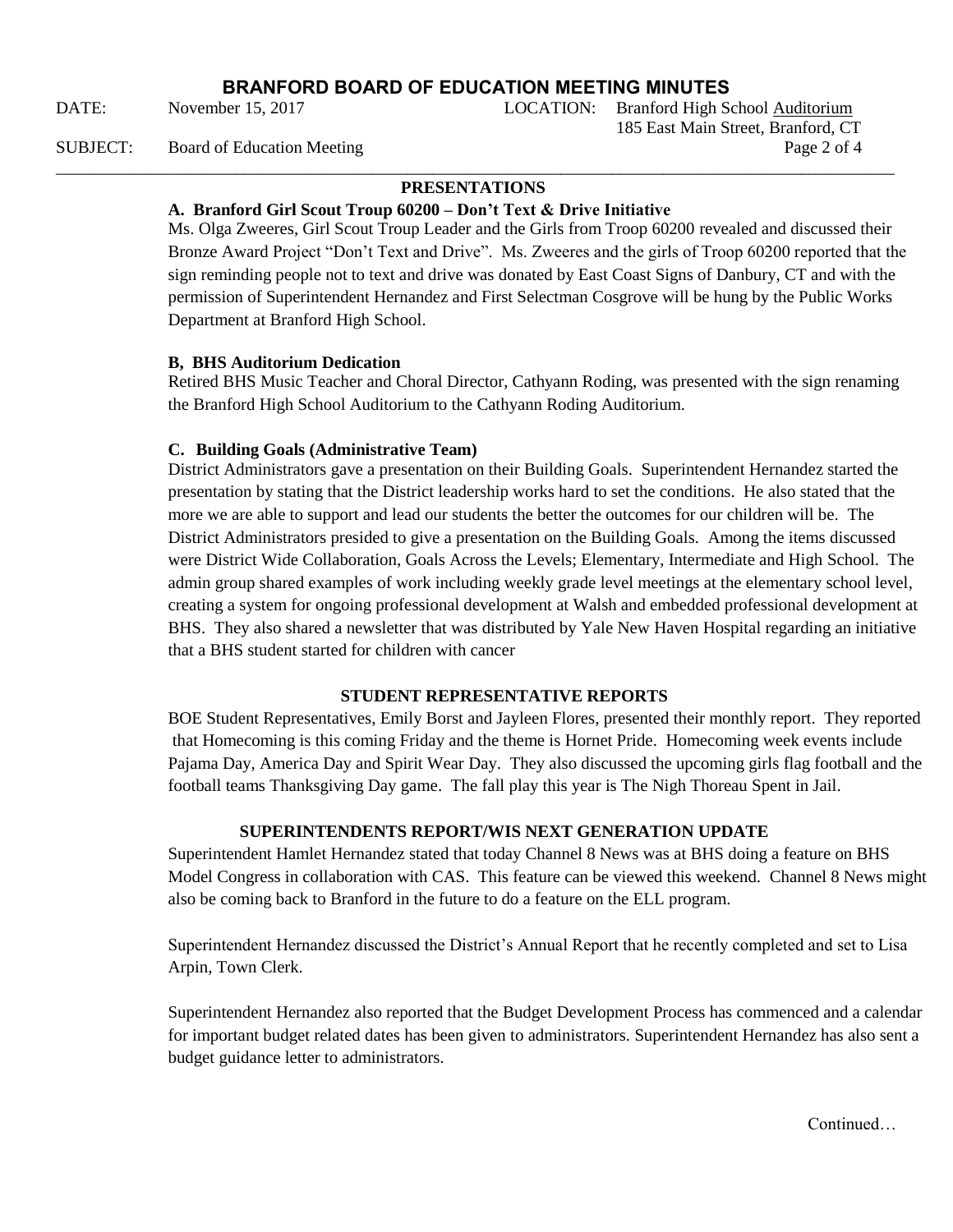DATE: November 15, 2017 LOCATION: Branford High School Auditorium 185 East Main Street, Branford, CT SUBJECT: Board of Education Meeting Page 3 of 4

#### **SUPERINTENDENTS REPORT/WIS NEXT GENERATION UPDATE (**Continued)

Superintendent Hernandez finished his report by stating that the District has received a letter from the State with good news regarding fund for Walsh Intermediate School construction. Continued...

\_\_\_\_\_\_\_\_\_\_\_\_\_\_\_\_\_\_\_\_\_\_\_\_\_\_\_\_\_\_\_\_\_\_\_\_\_\_\_\_\_\_\_\_\_\_\_\_\_\_\_\_\_\_\_\_\_\_\_\_\_\_\_\_\_\_\_\_\_\_\_\_\_\_\_\_\_\_\_\_\_\_\_\_\_\_\_\_\_\_\_\_\_\_\_\_\_\_

# **03 CONSENT AGENDA**

**A. BHS Field Trip Request to Quebec Canada**

MOTION (O'Connor/Sharkey) to approve the BHS Quebec field trip request as discussed at the November Teaching & Learning Committee. APPROVED UNANIMOUSLY

**EXECUTIVE SESSION**

### **04 A. BOE/BEA Contract**

Chairman Kruase adjourned the meeting into Executive Session at 8:23 PM. All Board Members present at tonight's Board meeting as well as Superintendent Hernandez and Assistant Superintendent Buono were present during the Executive Session. The meeting returned to regular session at 8:50 PM.

### **DISCUSSION/ACTION ITEM**

### **05 A. 2018 BOE Meeting Schedule**

The approval of the 2018 Board of Education meeting schedule was postpones until the December 20<sup>th</sup>, 2017 Full Board meeting.

### **06 A. BOE/BEA Contract Approval**

MOTION (O'Connor/Ehrhardt) to approve the BOE/BEA Contract. APPROVED UNANIMSOULY

### **STANDING COMMITTEE REPORTS**

- **A. Communication Committee (Joanne Borrus, Chair). Next scheduled meeting: Wednesday, December 13, 2017, 6:00 P.M., Branford High School Lower Media Center.**
- **B. Personnel & Finance Committee** (Judy Hotz, Chair). Next scheduled meeting:  **Wednesday, December 13, 2017, 6:30 P.M., Branford High School Lower Media Center**
- **C. Teaching & Learning for the 21st Century Committee (John Prins, Chair). Next scheduled meeting: Wednesday, December 13, 2017, 7:00 P.M., Branford High School Lower Media**
- **D. Policy Committee (Kate Marsland and John O'Connor, Co-Chairs). Next scheduled meeting: Wednesday, December 20, 2017, 6:00 P.M., Branford High School Lower Media**

Continued…